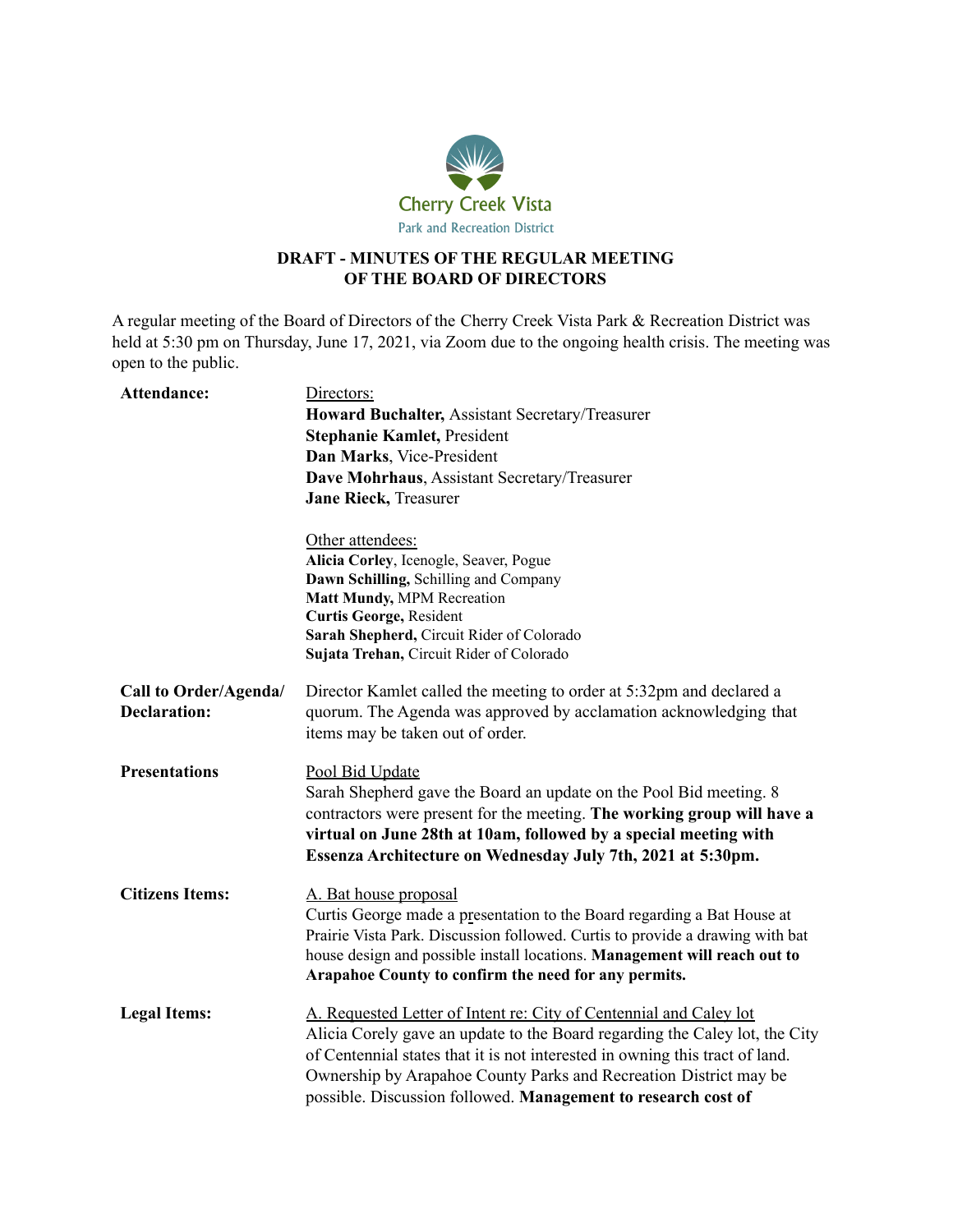## **maintenance of lot, possible SEMSWA fees, cost of surveys, additional insurance fees, landscaping/goat mowing costs.**

**Operations and maintenance:**

#### Pool Report

Matt Mundy gave the Board an update on the pools. Baby pool pump has failed. MPM has found a new pump and heater for \$6000, however items are behind schedule, 1-3 weeks out. Pool has been very busy this season.

### B. Landscape and Irrigation report

Sarah Shepherd gave the Board an update on irrigation issues, due to the heat there have been some leaks reported. Discussion followed. She noted that Reg Craigo and JBK are staying on top of maintenance issues.

## i. Tree Policy Discussion

JBK Landscape and the Natural Way have provided estimates to remove a variety of trees in the District. Discussion followed. The Board discussed maintaining the tree canopy and having a policy of replacing dead trees, in the same spot or possibly a different spot that may be a more appropriate spot. Director Mohrhaus suggested discontinuing stump grinding. **Upon motion by Director Mohrhaus and seconded by Director Buchalter, the Board voted 5-0 to approve the proposal from JBK Landscape and Natural Way to remove trees, updated without stump grinding. Management will obtain a proposal for replacing the trees that are being removed.**

C. Prairie Vista Playground repair proposal review **Board approved by acclamation the proposal for new swing mats at Prairie Vista park.**

D. Sunrise Vista Fence final proposal

Sarah Shepherd shared the estimate from GoodLand Construction for the fence, gate, and repair work on hinges.

**Upon motion by Director Mohrhaus and seconded by Director Kamlet, the Board voted 5-0 to approve the proposal by GoodLand Construction for fence repairs.**

### E. Prairie Vista Park Fence Proposal Discussion

Sarah Shepherd shared a proposal by QDC Ranch Services LLC for a fence design at Prairie Vista Park. The Board agreed to review this item at a later time. **Management will obtain a new estimate in a few months.**

### F. Parking lot rentals at District Parks

Sarah Shepherd updated the Board on multiple requests to rent the parking lot at parks for events. Discussion followed.

**Management will research similar park and rec district policies and present them to the Board for further discussion.**